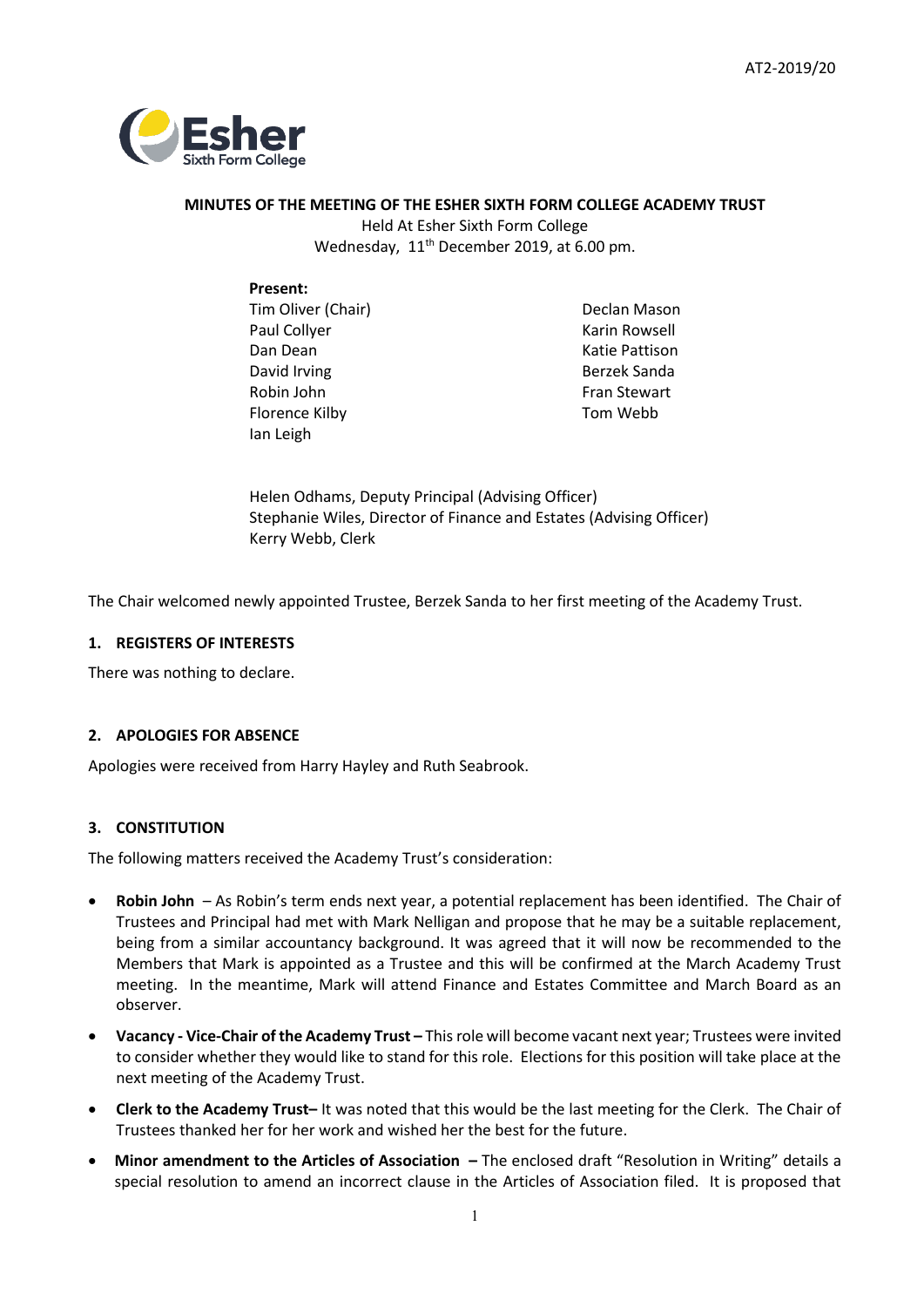clause 50 be deleted and the following clause 50 be inserted: "50. The Members may appoint by ordinary resolution up to 10 Trustees." This resolution will need to be passed by Members. It was agreed that a recommendation be made to the Members for approval.

# **4. MINUTES OF THE ACADEMY TRUST MEETING HELD ON WEDNESDAY 25 SEPTEMBER 2019**

A Trustee questioned the background of Item 6 "Minutes of the Corporation Meeting held on Wednesday 10 July 2019". It was explained that the minutes had been amended to ensure factual accuracy and an email had been circulated advising that these were available on the Trustees' Portal.

The minutes were approved.

# **5. MATTERS ARISING**

**A1-001:** Item 5: Constitution – In progress. The Annual AGM for Members will be scheduled for the Summer term.

**A1-002:** Action completed **A1-003:** Action completed

### **6. PRINCIPAL'S REPORT**

# **6.1 Financial Management and Governance Self-Assessment (FMGS) visit from the ESFA Auditors**

The Principal and Director of Finance and Estates have been co-ordinating the Financial Management and Governance Self-Assessment (FMGS) visit from the ESFA Auditors. There have been no major issues identified and overall the process has been helpful in ensuring that all documentation is in order and that the College is fulfilling its obligations. Points of note were:

- It is good that the "Register of Interest" is a standing agenda item and should be continued.
- They commended that the carrying through and scheduled updating of policies from sixth form college to academy has been minuted.
- In the self-assessment, some questions that were answered yes need to include explicit evidence rather than be implicitly supported.

The College expects the findings report from the ESFA imminently.

### **6.2 Funding**

The current student numbers are pleasing and the SFCA has done an excellent job in ensuring a broad range of courses are included within the additional funding for government curriculum priorities.

Q. Is this additional funding guaranteed for the future? It is not clear at this stage whether this is a one-off initiative or a regular per annum payment.

The increase in the funding rate per pupil from 2020-21 is welcomed and combined with the high rate of applications for September 2020 provides a positive outlook for the next couple of years.

# **6.3 Ofsted Inspections**

It is likely that the statute preventing outstanding institutions from being inspected will be lifted. This means that Inspections for Sixth Form Colleges currently rated "Outstanding" are likely to commence in 2020-21. If inspections are scheduled according to previous inspection date, the College is likely to be early in this process. Q. Is the College fully staffed? Yes, with the exception of a vacancy for a developer. This has been a longstanding vacancy and is proving difficult to fill.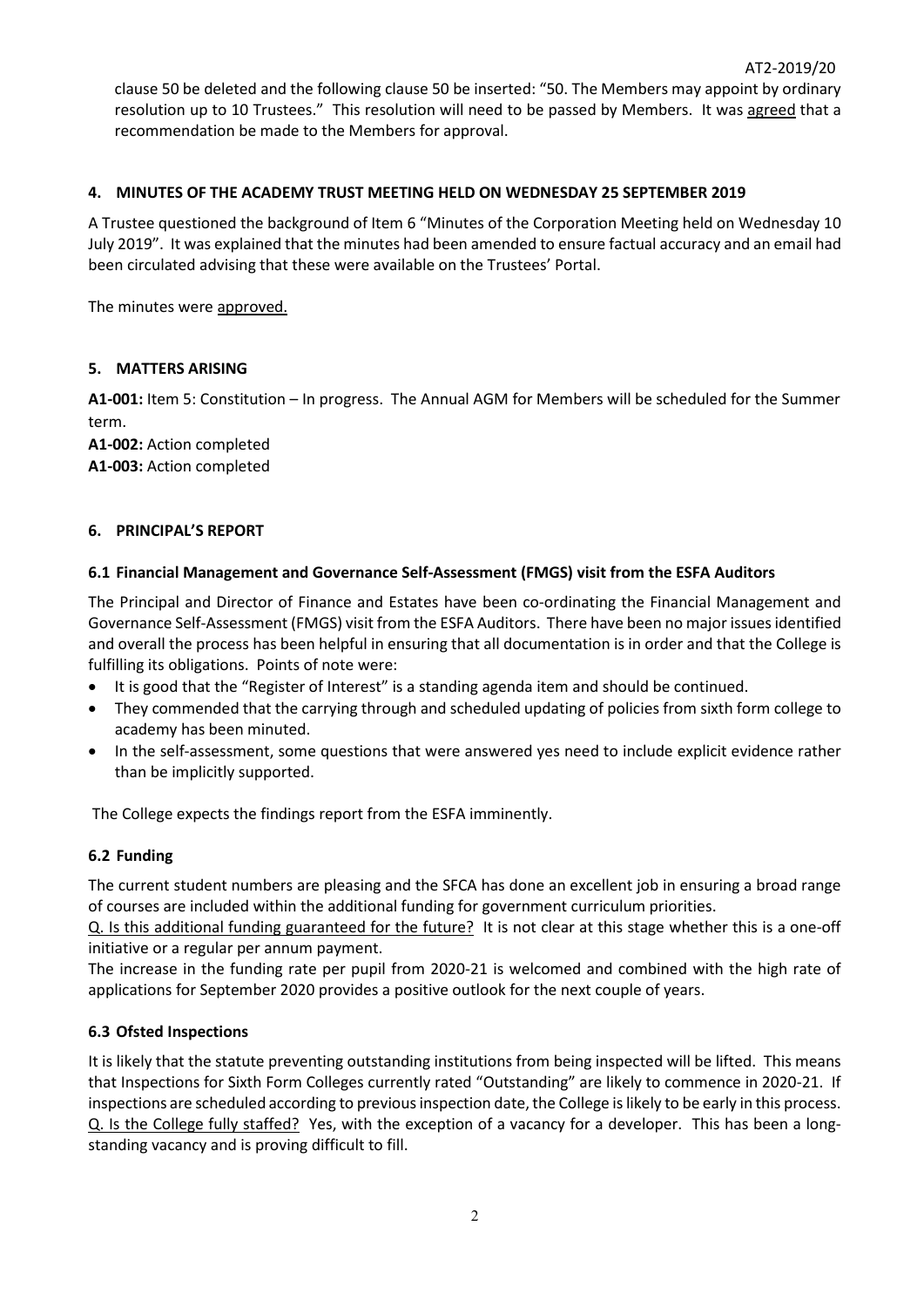## **6.4 Student Union Report**

The President of the Student Union reported that it had been a very successful term. There had been a number of open mic events which are low-key events but very popular. The Freshers event was sold out and was very successful. They continue to focus on raising money and awareness for their chosen charity, ECAT.

## **6.5 Finance Reports**

The Director of Finance and Estates reported that she will be submitting the finance record to ESFA as the last filing for the now former Corporation. A financial rating of "Outstanding" was achieved based on the final two sets of management accounts for July and August 2019. Included in the pack was a reconciliation between the management accounts and the financial statements and the July ESFA finance record return.

At the last Finance and Estates Committee meeting, Trustees were presented with financial management accounts for the two months to 31 October 2019. This is due to the change in accounting year from 31 July to 31 August. As the former Corporation, management accounts for the first quarter were presented at this Autumn term meeting. She explained that now six sets of management accounts will need to be presented to Trustees, with the Chair of the Academy Trust and Chair of the Finance and Estates Committee reviewing management accounts in between scheduled committee meetings.

The Director of Finance and Estates reported that for the two months ended 31 October 2019, there were no particular concerns regarding any variances nor the ability to meet the budget. Salaries will be reforecast, this is aimed to be reflected in the February monthly management accounts. She has also reforecast the exam costs on a student by student basis.

The Cash Flow statement shows that the College is slightly ahead of budget, in terms of cash held, however building cost commitments have not started to come through, so this will reduce.

The Trustees approved the Finance Reports for July, August and October 2019.

# **7. REPORT AND FINANCIAL STATEMENTS FOR 13 MONTHS ENDED 31 AUGUST 2019 AND LETTER OF REPRESENTATION WITH AUDIT FINDINGS REPORT AND AUDIT COMMITTEE ANNUAL REPORT**

The Chair of the Audit Committee reported that the Audit Committee had reviewed the reports and had received direct positive feedback from the Lead Audit Partner and the Committee had been very pleased with the level of assurance provided. In particular, the Audit Partner noted that the financial controls in place at the College are "robust".

The Chair of the Audit Committee noted that, as this is a 13-month reporting year, income and expenditure had necessarily been apportioned and the Committee spent some time understanding the basis of this apportionment and ensuring that they were satisfied with the approach, as detailed in the minutes. The pensions assessment is difficult because it is based on various actuarial assumptions, but the Trustees at the Audit Committee meeting asked pertinent questions to understand this and were satisfied with the explanation and approach taken.

It should also be noted that there were no findings included within the Audit Findings Report and those small findings last year had now been dealt with.

The Chair of the Audit Committee extended his thanks to the Director of Finance and Estates and her team for their hard work and congratulations on a successful audit.

It was noted that the Audit Findings Report, page 8, 3.6 Other Balance Sheet last bullet point "the confirmation of assets held (e.g. cash at bank) to third party confirmations. The receipt of these documents and our review of them remains outstanding at the time of writing this report as outlined in Section 1". These documents had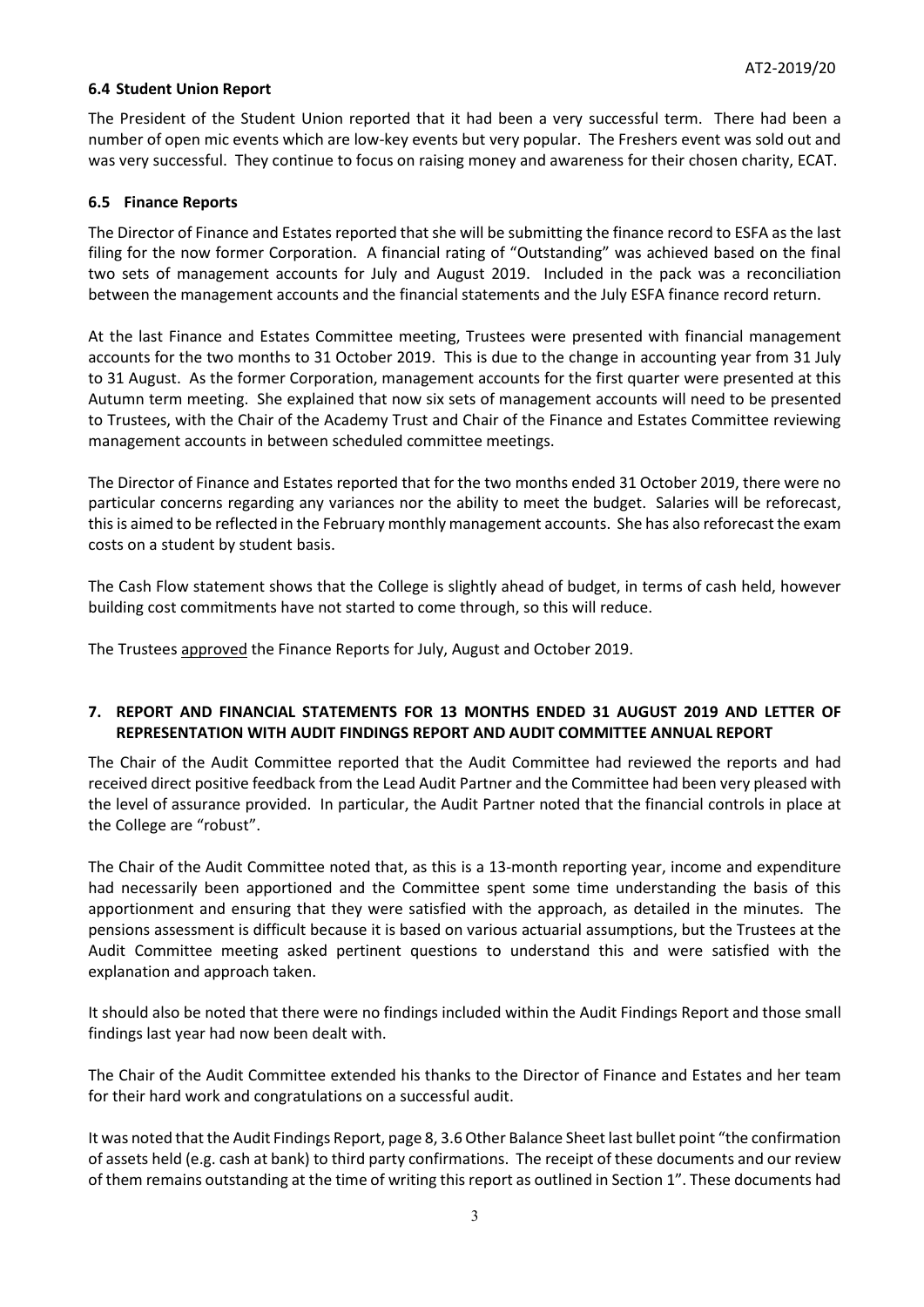been received by the auditors. It was agreed that the Audit Findings Report was approved subject to removal of this bullet point.

The Trustees approved the Report and Financial Statements for 13 months ended 31 August 2019, the Audit Letter of Representation, the Audit Committee Annual Report and the Audit Findings Report subject to removal of the outstanding point.

## **8. COLLEGE SELF-ASSESSMENT REPORT (SAR)**

The Deputy Principal briefed that the whole College SAR will be going to Ofsted when approved and if the College is inspected this is the document the Inspectors will work with. She explained that the headings have changed for SAR and QIP to reflect the new Education Inspection Framework (EIF), but the format is otherwise similar to previous years.

She noted that the Quality and Standards Committee had undertaken robust scrutiny of both the SAR and QIP at the recent meeting and their comments had been incorporated and had strengthened these documents. The objective and challenging review of these documents had been a useful exercise in looking at how the College can justify and explain the ratings and commentary included.

She highlighted the following key areas:

### **8.1 SAR - Introduction**

**T**here is now a focus on Curriculum Intent. Following the Quality and Standards Committee meeting, a clearer link between the College Statement of Intent and the College Mission Statement has been made in this section.

## **8.2 SAR - Quality of Education**

The grading of this area covers three aspects (1) Curriculum Intent; (2) Curriculum Implementation and (3) Curriculum Impact. It is therefore important to consider the intent and implementation alongside analysis of results and destinations on a year-by-year basis. As more sixth form colleges are inspected and reports issued, it will become clearer how Ofsted will be judging this area and we will reflect upon this.

Trustees agreed that the SAR should include an assessment of QAR (Qualification Achievement Rate) data as this is an Ofsted priority and the College has performed above national benchmarks.

L3VA data has been amended in a way that shows the difference between statistical significance and L3VA performance. In future years, Groups of Learner data will also show statistical significance. This is key data to ensure the College monitors how they are meeting the needs of different groups of learners.

### **8.2 SAR - Behaviour and Attitudes**

Attendance at the College is good, although there is no national data available to benchmark this. The SAR has been amended to reflect the importance of this issue (although not deemed a concern) and is being looked at via student services in the QIP.

### **8.3 SAR - Personal Development**

The College is continuing to develop approaches to supporting student progression and analysing destination data. There has been a slight shift in destination trends as shown on page 13 of the SAR. The HESA statistics (Higher Education Statistics Authority) are very positive and show that the College is preparing the students well for university.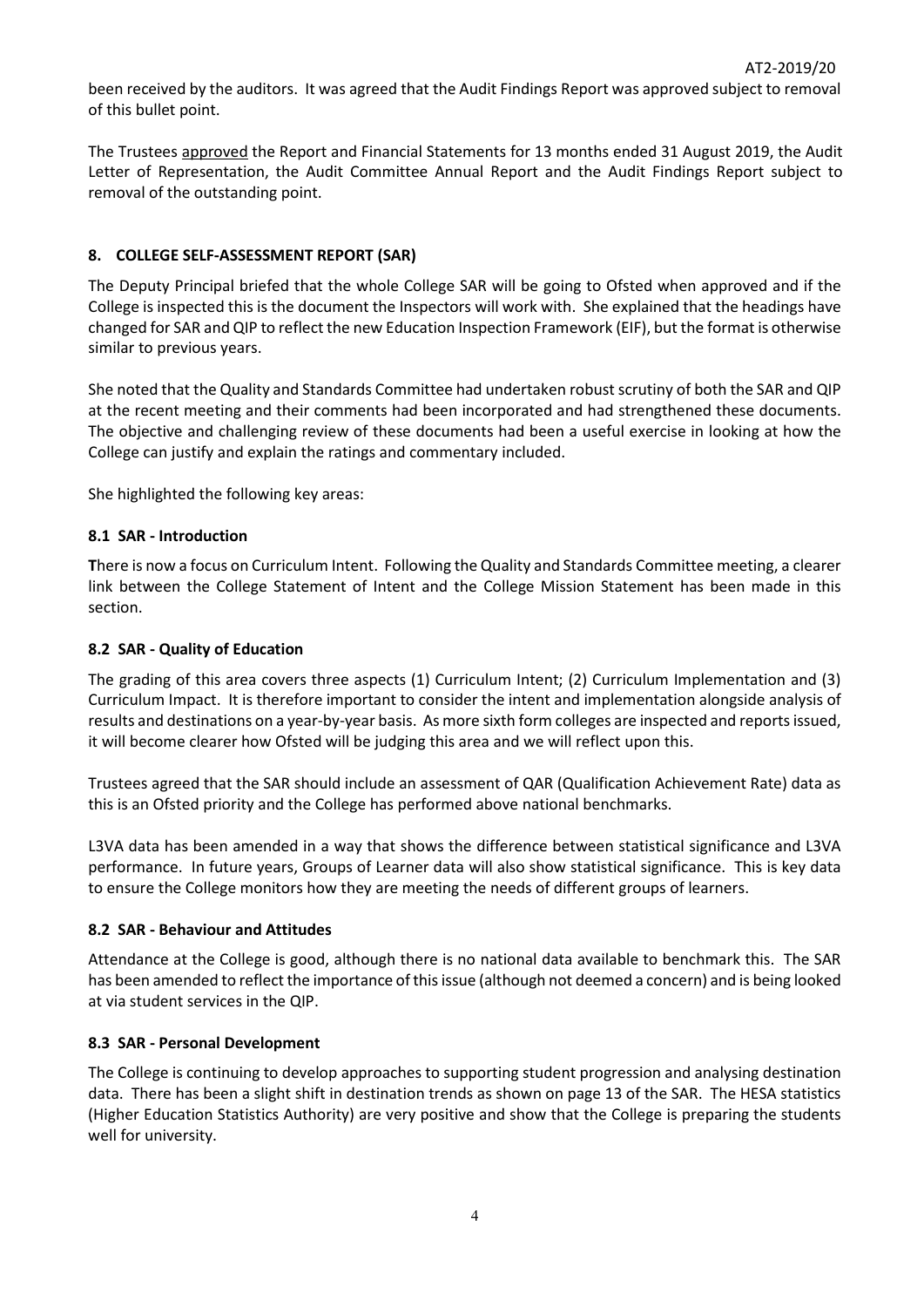## **8.4 SAR - Leadership and Management**

Safeguarding is still a critical feature and there has been a focus on developments in this area. This section also includes other areas such as the strategic plan, financial challenges and property strategy which, whilst not necessarily Ofsted-orientated, are key focus areas for the College.

Q. Have the Trustees seen the Disaster Management Strategy? It has been reviewed by the Audit Committee. Clerk to check whether a copy of the Disaster Management Strategy is on the Trustees' portal.

**ACTION: Clerk** to check whether a copy of the Disaster Management Strategy is on the Trustees' portal.

### **8.5 QIP 2018-19**

- Target 5: The EIF action plan has now gone to Operational Development for consideration.
- Target 11: The procedures for the vetting of events and external speakers has been finalised and launched to staff.

### **8.6 QIP 2019-20**

Following review and feedback from Trustees, the number of targets has been reduced by six to ensure a more focused approach. The colour coding and ranking has been kept and, although there are still a significant number of targets, it should be noted that responsibility for working on these is assumed by a number of different staff with oversight by the SLT.

Q. Can the performance indicator on Target 3 (To provide support to departments where results are not as expected) be more explicit? This is picked up in Quality and Standards Committee reviews, where good outcomes for individual departments are reviewed. It was agreed a note should be added to reflect that the Quality and Standards Committee receives updates on a subject by subject basis.

**ACTION: Deputy Principal** to add wording to QIP 2019-20, Target 3 to reflect that the Quality and Standards Committee receives updates on results and outcomes on a subject by subject basis.

The Trustees congratulated the Deputy Principal, SLT and Staff on the SAR and QIP documents, appreciating that a lot of work goes into preparing and reviewing this document. They also commended the Quality and Standards Committee for their careful and challenging scrutiny.

The Trustees approved the College Self-Assessment Report.

*Items taken out of Agenda order number*

### **10. REPORT BACK FROM COMMITTEES**

### **10.1 Audit Committee**

The Chair of the Audit Committee confirmed that the main areas of review at the last Audit Committee meeting were the IT Recovery and Data Protection Report. As part of this review, the use of personal email addresses by Trustees was discussed. It had been concluded that as the emails would not include student personal information the risk of using personal emails for day to day trustee business was small. Additionally, it was noted that the mandatory use of College email accounts may be an administrative burden to Trustees. Q. Is there a requirement to understand where emails are administered from? The nature of what is included in the emails, i.e. no student personal data means this is unlikely.

It was agreed that there would be no mandate requiring Trustees to use a College email account, but it would be for the individual Trustees to consider their position and assess any potential risk of using their personal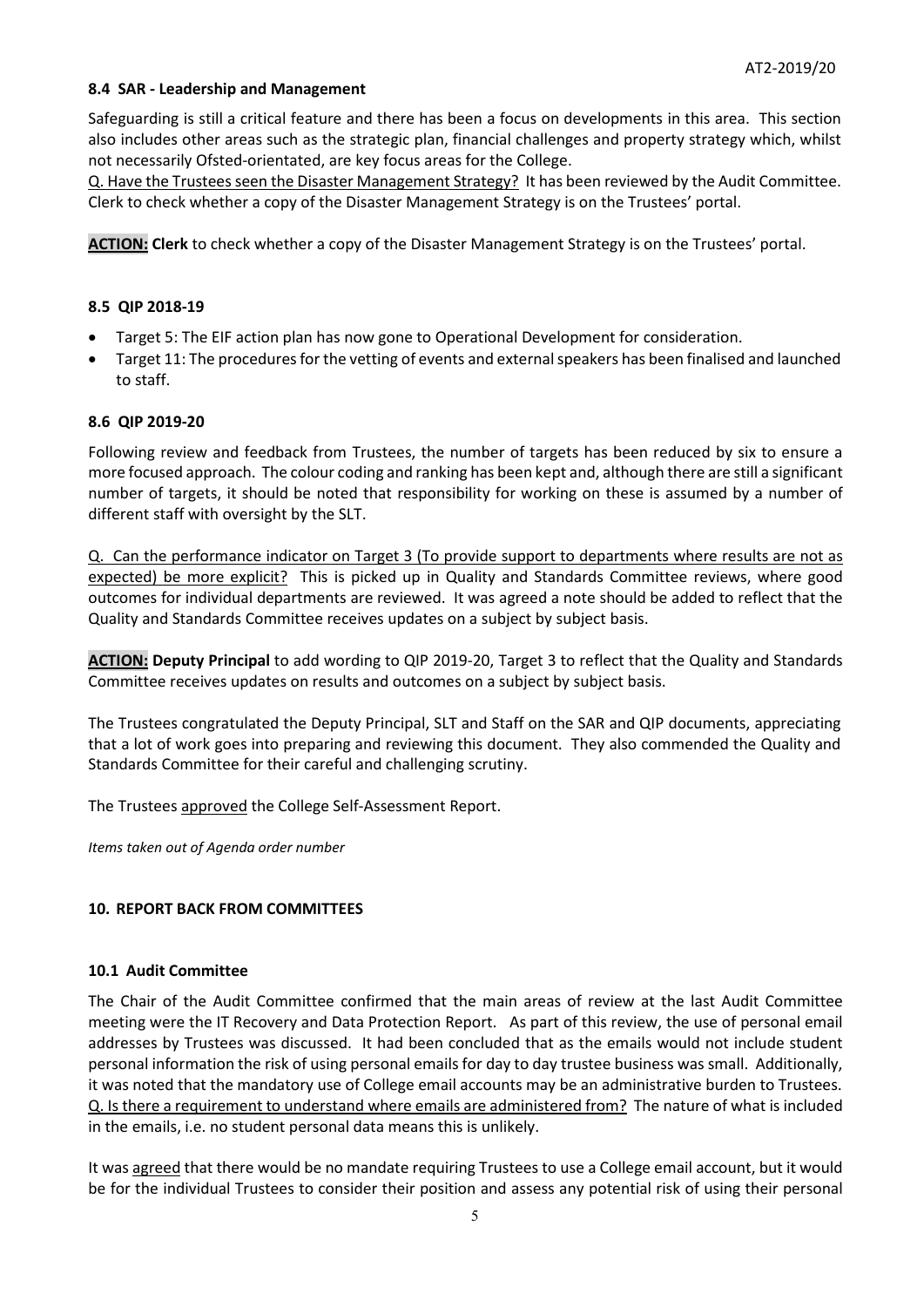email accounts. If they require a College email address they should contact the Principal or the IT Director, Dan Loughlin, and this can be set up.

**ACTION: Trustees** to consider their position and assess any potential risk of using their personal email accounts. If they require a College email address they should contact the Principal or the IT Director, Dan Loughlin, and this can be set up.

The Chair of the Audit Committee confirmed that the risk register had been reviewed during the Audit Committee meeting. He also noted that last year it was agreed that there would be no extended assurance audit, with the view that GDPR would be the focus for this year. However, it was concluded that GDPR has now been satisfactorily embedded within the College without issue and as such was a low priority. It was agreed that, with the rising instances of Cyber Security issues, this should be the focus for the extended assurance audit. The IT Director had been briefed and would be working with Trustees to agree a scope to ensure the exercise would provide a useful insight into any vulnerabilities.

### **10.2 Finance and Estates Committee**

The Chair of the Finance and Estates Committee reported that the Financial Strategy Group had previously been reconvened to look at potential income generation and cost saving opportunities. Considering the positive financial outlook of the College, combined with building works limiting opportunities for current income opportunities through increased lettings, it was agreed that the FSG should be suspended with a view to reconvening in the future if required. It was noted that Trustees should continue to reflect on potential income generation and cost saving opportunities and to be proactive in promoting these. An action from the FSG is for the Director of Finance and Estates to report on the relative profitability of individual courses, as and when she is able to undertake the exercise.

He concluded by reporting that various building projects are underway, including the extension of the canteen and additional classrooms. A potential CIF bid for installing LED lighting, which will provide both cost savings and environmental benefits, is about to be submitted.

# **10.3 Quality and Standards**

The Chair of the Quality and Standards Committee confirmed that the Deputy Principal had briefed on the areas relating to the College SAR and QIP earlier in the meeting. She confirmed that the Committee had been pleased with the success of students at the various destinations they chose, and that the College excelled in meeting the needs of individual students.

She confirmed that during the meeting the Committee had looked at the format for the next year's SAR. Two proposals had been put forward and the various pros and cons of each version had been appraised. They had agreed to proceed with proposal 2, with a view to reviewing it when it is drafted next year. The QIP will remain in the current format.

During the Committee meeting the Deputy Principal had given an overview of Departmental support, detailing those departments which were supported last year and the impact of this support. An overview of those departments who are being supported this year was also given.

It was discussed that it is important to continue to consider what is offered at the College and the needs of the students, e.g. is there scope to develop facilities as part of the process of supporting departments?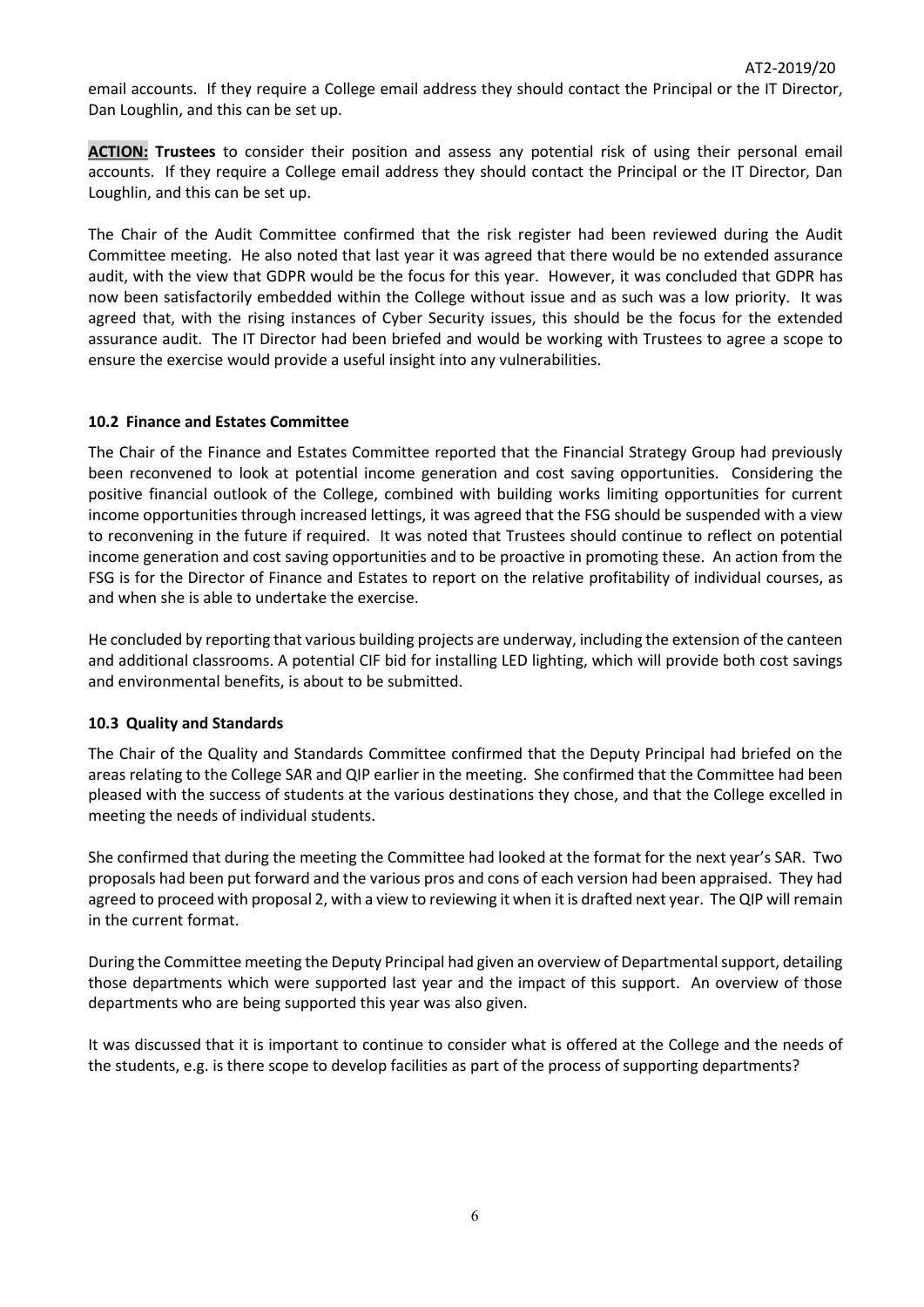# **10.4 Strategy and Policy**

The Chair of the Strategy and Policy Committee reported that the Admissions Policy 2020 had been reviewed. It was agreed that, on balance, the current policy can be considered transparent and consistent and is working at the moment. It was noted that the applications for next year are at a record high level.

# **9. CODE OF CONDUCT**

The proposed amended Code of Conduct was reviewed, and it was noted it had been updated to reflect the change to an Academy Trust. In addition, (h) had been added to deal with requests for information from Trustees. It was clarified that this had been included to provide guidance on how Trustees should request information and ensure that there was a process to ensure that such requests were reasonable and not overly burdensome for staff. It is not intended to prevent Trustees asking normal questions/requesting certain information to enable them to perform their role. For example, questions they may need to ask or further information they may require when reviewing management accounts sent by the Director of Finance and Estates. It was noted that in (h) the word "within" should be changed to "through".

It was agreed that as the Code of Conduct is included within the induction pack to Trustees and, as such, Trustees are implicitly bound by the Code of Conduct when they accept to undertake the role. It was therefore agreed there should be no requirement for Trustees to sign the Code of Conduct.

The Code of Conduct was approved by the Board subject to the following minor amendment, in (h) change "within" to "through".

**ACTION: Clerk** to make the minor amendment to the Trustee's Code of Conduct, in (h) change "within" to "through".

### **11. LINK TRUSTEES' REPORTS**

The Safeguarding Link Trustee reported that this term the focus has been on the SAR agenda of exemplary safeguarding. She commended the Safeguarding Lead and the pastoral team on the excellent work they have undertaken. She noted that, although safeguarding at the College is very good, it is important not to become complacent and continue to ensure that safeguarding is prioritised and the continued development of all staff. She noted that the safeguarding training is now recorded on the Single Central Register, which is an excellent way of monitoring training.

The College continues to promote and roll out Prevent strategies and there had been a number of updated documents, including the Search, Confiscate and Restraint procedures. British Values policies and promotions have been reviewed and new initiatives are being added as appropriate.

### **12. ANY OTHER BUSINESS**

### **12.1 Companies House Filings**

It was noted that as Trustees to the Academy Trust are now required to be filed with Companies House, they receive a letter outlining their various filing duties and responsibilities as Directors of the Academy Trust together with the penalties for non-compliance.

It was confirmed that the Clerk assumes the delegated responsibility for general filings for the Academy Trust with Companies House and the Director of Finance and Estates assumes the delegated responsibility for all financial and accounting filings for the Academy Trust with Companies House. The Trustees, as Directors of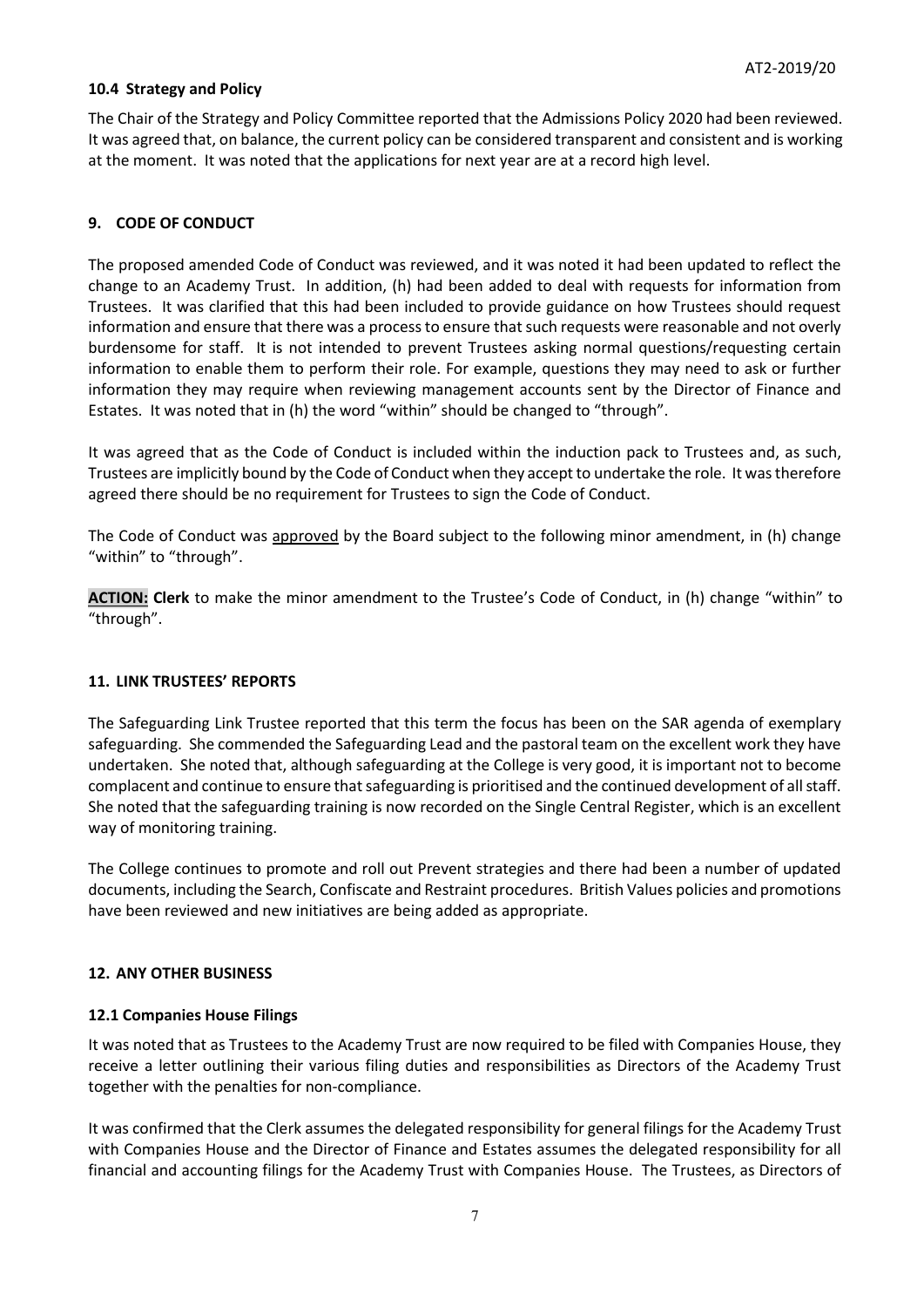the Academy Trust, are not required to make filings. The Director of Finance and Estates confirmed that the College has Director and Officer Liability Insurance in place.

**ACTION: Clerk** to add an explanation that the responsibility for filing with Companies House will be delegated to the Clerk and Director of Finance and Estates to the "Trustees Information Required for Companies House Filing" form for new Trustees.

## **12.2 Management Accounts for November 2019**

The Director of Finance and Estates confirmed that she has now prepared the Management Accounts for November 2019, which will form part of the second of six sets of management accounts for review. All Trustees had been emailed these prior to the meeting. There is nothing of note to draw Trustees attention to.

The Management Accounts for November 2019 were approved.

# **12.3 Building Works**

As has been previously minuted, due to the building works the fire escape in the Conference Room is not in use. A risk assessment has been in place for future meetings of the Trustee Committees. All Trustees should be aware of alternative fire escape routes.

# **13. DATE OF NEXT MEETING: Wednesday 25 March 2020**

*The meeting closed at 7.30 pm. Attendance was 86.67% (13 out of 15 Trustees)*

Signed………………………………………

Date………………………………………...